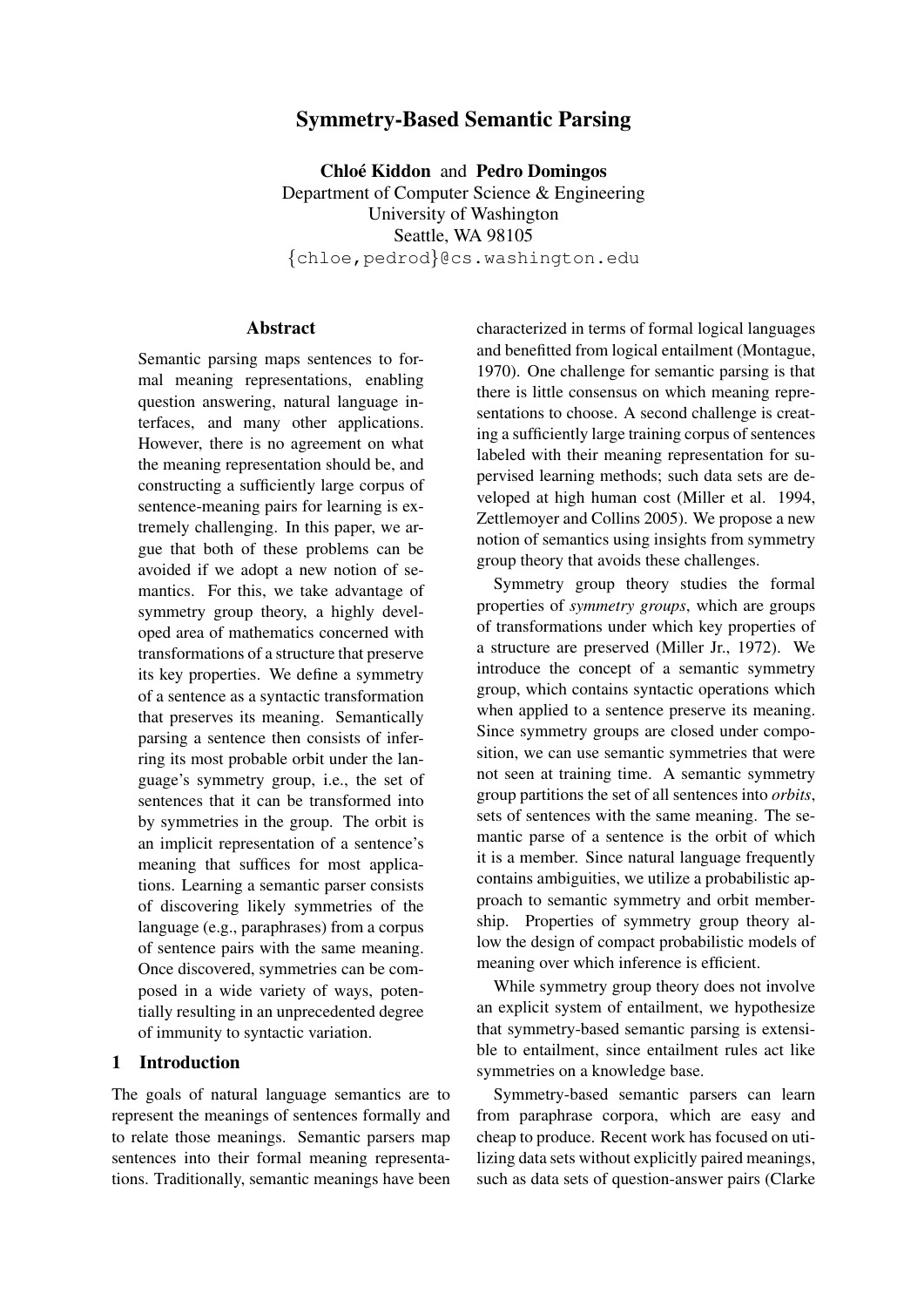et al., 2010) or conversation logs (Artzi and Zettlemoyer, 2011). Paraphrase corpora are just as easy to generate while allowing for a more direct form of supervision. Another related work is unsupervised semantic parsing (USP), which learns clusters of meaning-equivalent lambda forms (Poon and Domingos, 2009). Unlike USP, symmetrybased semantic parsers learn from supervised data and are easier to use.

Symmetry is foundational in modern physics (Wigner, 1967), and has been applied in many areas of computer science such as search (Crawford et al., 1996), model checking (Ip and Dill, 1996), and vision (Liu et al., 2010). The trend towards paraphrase-based semantic parsing shows the strength of using symmetry-like paraphrase transformations for semantics. However, to date, previous approaches have still targeted pre-defined meaning representations (Jurčíček et al. 2009, Fader et al. 2013) or have had limited forms of composition of transformations (MacCartney 2009, Stern et al. 2011). Most importantly, while transformation-based semantics has become increasingly popular, there is still limited understanding of how expressive it can be or what its formal properties are. We seek to develop a general framework of semantic symmetry that connects previous work and formalizes the use of syntactic transformations for modeling semantics.

## 2 Symmetry group theory

A *symmetry* of a structure  $x$  is a function that when applied leaves key properties unchanged. For example, a 120° clockwise rotation of an equilateral triangle is a symmetry for that triangle since its shape and orientation are unaffected. A *group* is an ordered pair  $(G, \circ)$  where G is a set and ◦ is an operation which together satisfy the set of *group axioms*: (1) **Closure**:  $\forall$   $t_i, t_j \in G$ ,  $t_i \circ t_j \in G$ ; (2) Associativity:  $\forall t_i, t_j, t_k \in G$ ,  $t_i \circ (t_j \circ t_k) = (t_i \circ t_j) \circ t_k$ ; (3) Identity:  $\exists e \in G$ such that  $\forall t_i \in G$ ,  $e \circ t_i = t_i \circ e = t_i$ ; (4) Inverses:  $\forall t_i \in G$ ,  $\exists t_i^{-1} \in G$ , such that  $t_i \circ t_i^{-1} =$  $t_i^{-1} \circ t_i = e$ . A *symmetry group* of a structure is a group where the set contains symmetries and the group operation  $\circ$  is function composition.

For example, a symmetry group for an equilateral triangle consists of clockwise rotations of 120° and 240°, reflections across the three medians, and doing nothing (i.e., the identify transformation). Every composition of symmetries is

equivalent to a symmetry in the group; for example, a rotation and then a reflection of an equilateral triangle is equivalent to a different reflection.

The *orbit* of a structure  $x$  under a symmetry group  $G$  is the set of all structures that  $x$  can be transformed to by application of elements in G:  $O(x) = \{g.x | g \in G\}$ , where the period represents the application of the symmetry  $q$  on  $x$ .

We can compactly represent a symmetry group G in terms of a *generating set* T. G is generated by  $T$  if every symmetry in  $G$  can be expressed as a composition of a finite number of elements of T.

### 3 A symmetry group theory of semantics

A language  $L$  is a set of strings; for natural language, strings are sentences. Let  $C$  be the set of all constituents of sentences in L. Constituents may have subconstituents; for a constituent c, let  $Ch(c)$ be the ordered list of  $c$ 's subconstituents.

Definition 3.1 *A syntactic transformation on a language* L *is a function*  $f: C \rightarrow C$  *such that, for every sentence in* L *with a constituent* c*, the sentence with c replaced by*  $t(c)$  *is also in L*.

For example,  $t_1$ : *sunshine*  $\rightarrow$  *pizza* is a valid syntactic transformation even through it will change the meaning of sentences. *sunshine*  $\rightarrow$  *enjoys* is not a syntactic transformation as it would create invalid sentences. A syntactic transformation applies to all constituents in its specified language, but it only maps a certain set of constituents to different constituents. For all other constituents, it acts like the identity transformation. For example,  $t_1$  leaves the sentence *William wore sunglasses* unchanged since the word *sunshine* is not present.

#### 3.1 Semantic symmetries

Let  $M$  be the set of all constituent meanings and the *interpretation* i:  $C \rightarrow M$  be a function from each constituent to its meaning. The meaning of a constituent c is  $i(c)$ .

**Definition 3.2** *A symmetry*  $t: C \rightarrow C$  *is a bijective syntactic transformation on a language* L *such that for every constituent* c in L,  $i(c)$  =  $i(t(c))$ .

Since *happy*, *glad*, and *jolly* are synonyms, there exists a symmetry  $t_1$ : *happy*  $\rightarrow$  *glad*  $\rightarrow$  $jolly \rightarrow happy$  that permutes these words. Applying  $t_1$  to *William is happy* creates the sentence *William is glad*, without altering the meaning. Another symmetry may reposition a clause, changing *William is glad when it is sunny* to *When it*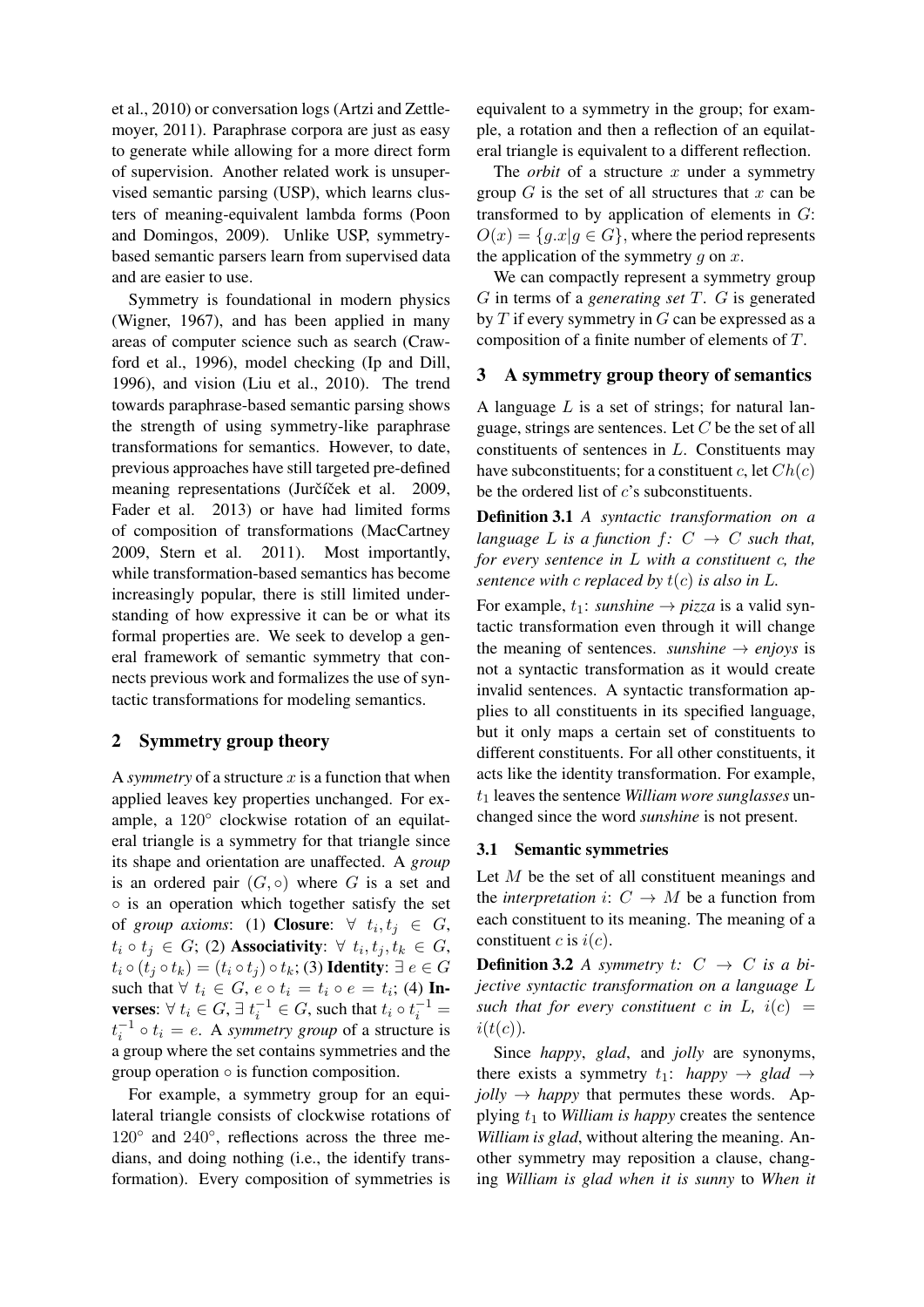*is sunny, William is glad*. Every symmetry is reversible;  $t_1^{-1}$  is *happy*  $\rightarrow$  *jolly*  $\rightarrow$  *glad*  $\rightarrow$  *happy*.

The symmetries of a language can be given as axioms or learned from data (e.g., a corpus of pairs of sentences with the same meaning). A symmetry group  $G$  of a language  $L$  is the group of all the symmetries of L under function composition.

# Proposition 3.1 *If* G *is the symmetry group of a language* L*, there is a one-to-one correspondence between the orbits of* G *and the meanings of* L*.*

Since the semantic symmetries that generate an orbit for a constituent preserve its meaning, it follows that there is this one-to-one correspondence between meanings and orbits. The set of unique sentence orbits forms a partition of  $L$ . The meaning of a sentence is represented implicitly by membership in one of those orbits.

#### 3.2 A generative model of sentences

Given the symmetry group  $G$ , the probability of a sentence s is given by  $P(s)$  =  $\sum_{m \in M} P(m)P(s|m)$ , where M is the set of meanings for the set of all sentences S. As a running example, let's assume a simple language  $L_{simple}$  where all sentences are subjectverb-object triples. The probability of a meaning is the product of the probabilities of an agent, an event, and a patient. Since there is a one-toone correspondence between meanings and orbits, the generative model can be written as  $P(s)$  =  $\sum_{o \in O} P(o)P(s|o)$ , where O is the set of all orbits of a language  $L$  given its symmetry group  $G$ .

#### 3.3 Orbit distributions

An orbit distribution assigns a probability to each element of an orbit *o*, such that  $\sum_{c \in o} P(c | o) = 1$ . We focus on orbit distributions that can be written compactly using a recursive definition.

The orbit of a word consists of itself and its synonyms. Assume the following orbits of words with their probabilities: {(*William*, 0.2), (*Bill*, 0.8)}, {(*wore*, 0.6), (*donned*, 0.4)}, and {(*sunglasses*, 0.7), (*shades*, 0.3)}. Since an orbit corresponds to a meaning, which is an agent-event-patient triple, we can construct all the sentences in the sentence orbit. For example, it is clear that there are eight sentences in the orbit of sentences about William wearing his sunglasses: to generate a sentence we select a word from the William orbit, the wearing orbit, and the sunglasses orbit independently and combine those selections (i.e., with a Cartesian product). The probability of a sentence in  $L_{simple}$ given an orbit decomposes into the product of the probabilities of the word choices given the agent, event, and patient orbits. (E.g., given the orbit under discussion, the probability of the sentence *Bill wore shades* is  $0.8 * 0.6 * 0.3 = 0.144$ .

Proposition 3.2 *The orbit of constituent* c *under symmetry group*  $G$ *,*  $O_G(c)$ *, is the union of the* Cartesian product of the orbits of  $Ch(c')$  over all  $c' \in O_G(c)$ .

In general, the orbit of a sentence will not decompose perfectly into a product. For example, if we add the notion of passive voice to  $L_{simple}$ , we add eight new sentences to the language (e.g., *Sunglasses were worn by Bill.*). However, in the passive sentences, the order of the agent and the patient orbits are swapped, so they will have a different decomposition than the active voice sentences. (The Cartesian product is not commutative.) The union of the Cartesian products of the child orbits from the active sentences and from the passive sentences does generate the whole sentence orbit.

The symmetry that swaps between active and passive voice applies to all sentences; if a sentence is in active voice, it becomes passive, and vice versa. We noted above that given an orbit of sentences we can split them between the sentences with active voice and those with passive voice. Once we select a voice, the subset of the orbit of sentences with that property can be decomposed into a product of the child orbits.

Given a symmetry  $t \in G$  there is a set of constituents  $C_t$  that t acts on in a non-identity way. We postulate that for the orbit of  $c \in C_t$  under G,  $O_G(c)$ , there exists a partitioning of  $O_G(c)$ into subsets called *sub-orbits* such that for each sub-orbit  $O<sub>G</sub>(c)<sub>i</sub>$ , the Cartesian product of the orbits of  $Ch(c')$  for all  $c' \in O_G(c)_i$  are equivalent and equal to  $O<sub>G</sub>(c)<sub>i</sub>$ . For symmetries of active/passive voice, the sentences are partitioned by which voice they demonstrate. Another example involves actions where the set of child orbits is different among the subsets (e.g., here the orbits for *sold* and *bought* are children of only some of the sentences: **x** *sold* **y** *to* **z**  $\rightarrow$  **z** *bought* **y** from **x**). The probability of choosing a constituent from a sub-orbit  $o_i$  given an orbit  $o$  can be calculated by summing the probabilities of the sub-orbit's constituents:  $P(o_i|o) = \sum_{c \in o_i} P(c|o)$ . For a partition of o, the probability of the sub-orbits sums to 1.

 $P(c|o)$  is defined in two levels. The probabil-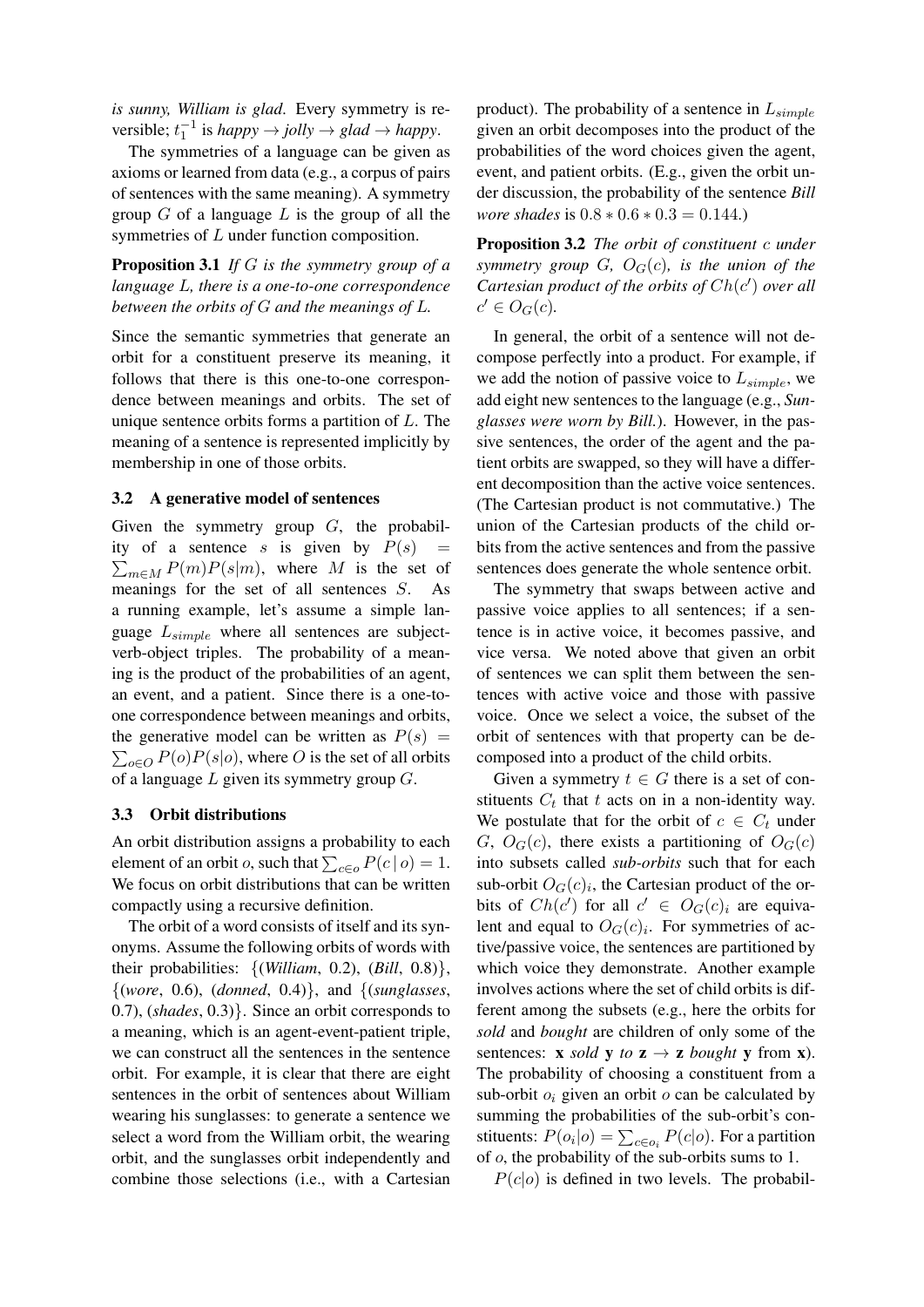ity of a constituent given an orbit is the weighted sum of the probabilities of the constituent given an orbit's sub-orbits:

$$
P(c|o) = \sum_{o_i} P(o_i|o)P(c|o_i).
$$

The probability of a constituent given a suborbit is the product of the probabilities of the constituent's subconstituents given their orbits:

$$
P(c|o_i) = \prod_{c' \in Ch(c)} P(c'|O_G(c'))
$$

Note that the orbit distributions can share child orbits distributions. For example, the probability distribution over the orbit of {*William*, *Bill*} can be shared among all sentences that involve William. Because different sentence orbits share in this way, the full probabilistic model over all possible orbits can be written compactly.

#### 4 Symmetry-based semantic parsing

The goal of symmetry-based semantic parsing is to identify the most probable orbit, and thereby the implicit meaning representation, of a sentence.

## Theorem 4.1 *The most probable orbit of a sentence* s *can be found in polynomial time.*

Proof sketch: We follow the proof of Theorem 1 in Gens and Domingos 2013 that states the partition function, and therefore also the MAP state, of a sum-product network (SPN) can be computed in time linear to the number of edges in the SPN. We can apply that proof here, because like an SPN, orbits are structured as levels of products and weighted sums.

This formulation requires a closed-world assumption on orbits; given a new sentence s, we find the best orbit for  $s$  from all previously seen orbits. Clearly, we need to be able to model never before seen orbits as well. We hypothesize we can extend the probabilistic model by adding a new unseen orbit  $o^*$  to the set of possible orbits. The prior  $P(o^*)$  can be set to some constant depending on how likely it is to see a new orbit. The conditional probability  $P(s|o^*)$  can be approximated by examining the symmetries that affect  $s$ . If  $o^*$  is the MAP semantic parse, the model will add  $o^*$  to the set of possible sentence orbits.

### 5 Learning symmetries

If the symmetry group  $G$  of a language  $L$  is provided, then the learning problem is simply to estimate the parameters of the orbit distributions. All of the orbit structure is defined solely by G acting on L. The main goal of learning, however, will be to discover the likely semantic symmetries of L.

Assume a training data set  $D$  of pairs of sentences with the same meaning. The sentences that are paraphrases of each other form a set of approximate orbits O. We seek a minimal generating set of symmetries  $T$  for  $G$  that maximizes the (penalized) likelihood of sentences given their approximate orbits:

$$
L(S, O, \theta) = P(S|O, \theta) \propto P(S, O, \theta)
$$
  
= 
$$
\prod_{s \in S} \sum_{o \in O} P(o, \theta) P(s|o, \theta),
$$

where  $\theta$  is the set of parameters for the orbit distributions. Given a generating set  $T$  for  $G$ , the probability distributions over the constituent orbits can be estimated empirically in closed form.

The sets of sentences with the same meaning give us a set of candidate symmetries based on the constituents that appear in meaning-equivalent sentences. For example, if we know that *Bill wore shades* has the same meaning as *Bill donned shades*, there is a high probability that  $wore \rightarrow$ *donned* is a symmetry (and its inverse). To learn T, we score possible transformations on how likely they are to be symmetries and greedily add the highest scoring transformations to  $T$ . Because  $T$  is a minimal generating set, we may need to reduce symmetries in  $T$  as new symmetries are found. For example, if we first learn a symmetry *wore shades* → *donned sunglasses* and then learn  $\omega$ *wore*  $\rightarrow$  *donned*, we can infer that the first symmetry is a composition of the second symmetry and a new symmetry *shades*  $\rightarrow$  *sunglasses.* T can then be altered to only include symmetries that are not compositions of other symmetries in T.

## 6 Conclusions and Future Work

We proposed symmetry-based semantic parsing as a new approach to semantic parsing that does not require a formal meaning representation or high cost labeled training corpora. Using symmetry group theory for semantics is a promising area of research still in its first stages. We plan to extend our theories to account for richer, more complex forms of sentence compositions, as well as symmetries at multiple levels of abstraction (e.g., under ontologies). Another important step will be examining how to incorporate entailment by viewing logical rules as symmetries of a knowledge base.